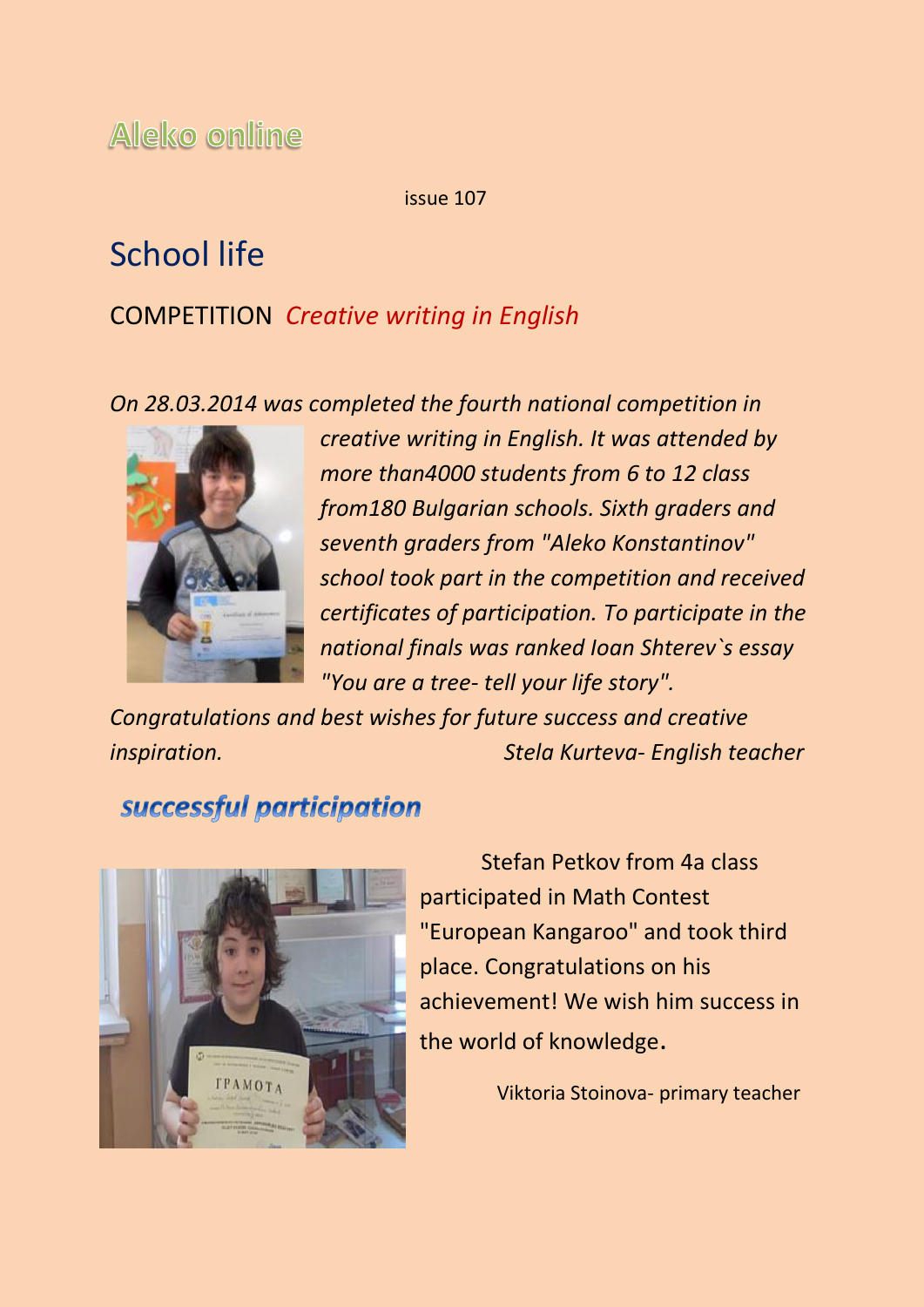

## Strong in sports

On 7th and 8th April State Individual Championship / Chess Championship to 12 year-olds was held at the Novotel Plovdiv. Jaroslav Dokuzov rom 4 d grade of Aleko Konstantinov school won a silver medal in competition with 70 contestants from across the country!

We wish him climb the ladder up higher!

 *Dimitar Ilchev-Head of the Chess club*

# Fortissimo in class

In previous issue we met with the "Fortissimo in class "which is supported by the Foundation "America for Bulgaria" and covers Music classes in the fourth grade.

Besides brass flute, trumpet and French horn, the students of fourth grade in our scool had the pleasure to get known with other groups of musical instruments in the symphony orchestra in several consecutive weeks .

The presentation of violin touched heavily the pupils . By wonderful performances and a story of Annie Tsoncheva they were acquainted with its structure and learnt what a pizzicato means, how to change the timbre of the instrument when using the mute and many other interesting things.

No less exciting was meeting with the cello. It was presented by Annette Artinian and children were highly impressed by the performance and beautiful timbre.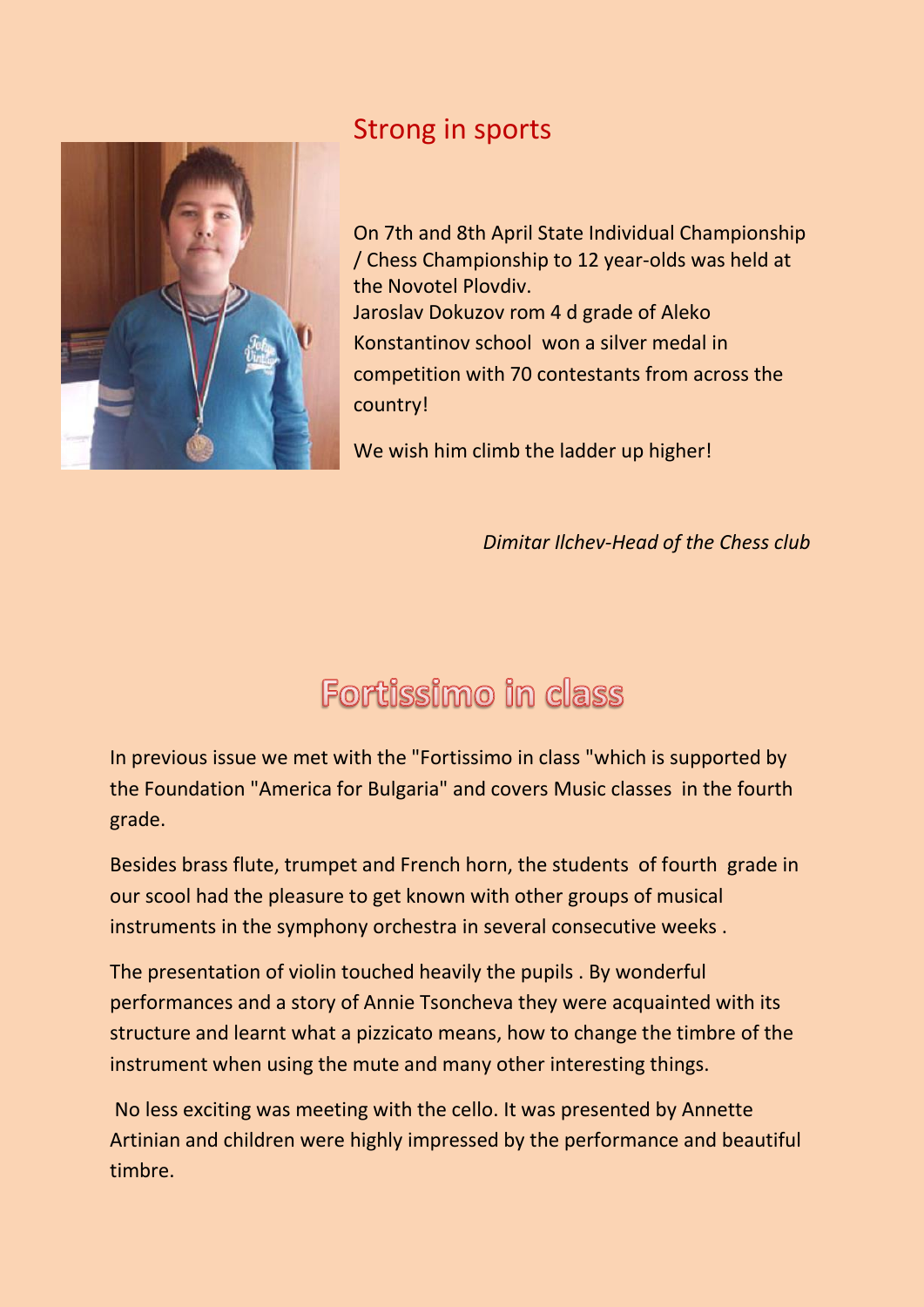Long awaited moments were when they take instruments in their hands to play .



With great interest and joy students met the introduction of drums. Under the guidence of Desislava Ghiuseleva they tried different ways of playing.

The programme "Fortissimo in class", which presents a variety of musical instruments to fourth graders in music classes by professional teachers will end with a big concert on 25.04.2014 , conducted by Maxim Eshkenazi.We look forward to the concert.



Nina Dimitrova-music teacher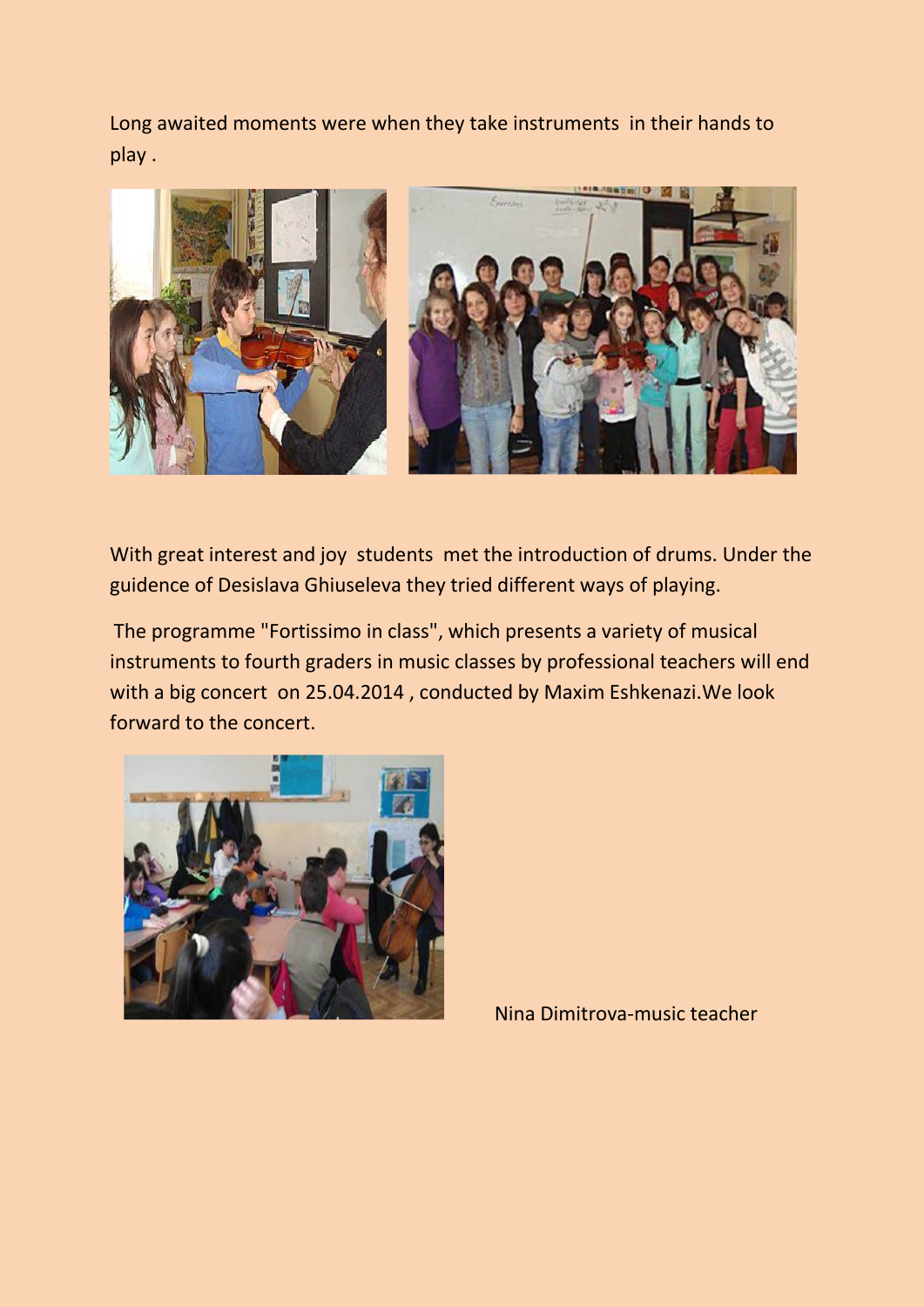## **ON A SCHOOL HOLIDAY**

Students of the second grade spent spring break at Hissar. The days flew unnoticeably, because of the great fun.





Every day they swam and ran on the water slide in the mineral pool. In the park, among green trees and flowering speedwells the children played ball games , badminton and frisbee.



Evenings were very interesting - disco, competitions, project presentations.

The second graders will remember the spring holiday with visiting the Thracian complex in the village of Starosel, Archaeological Museum and the Roman t tomb in the town of Hissar.

M.Raikovska, Z.Hristova, M. Miteva, I.Balinska- class teachers of 2-nd graders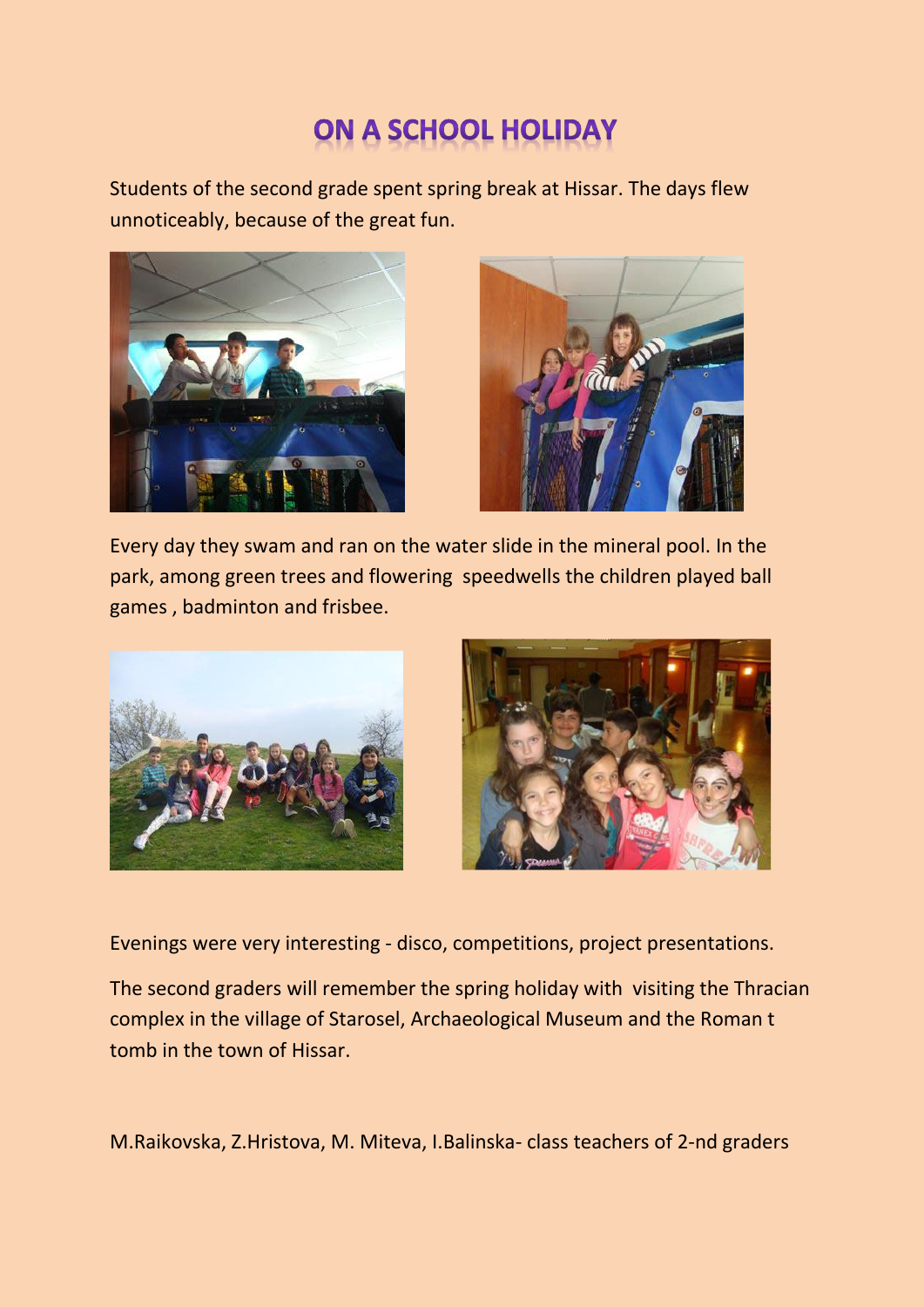#### LIBRARY - Info Center

### **GENEROUS DONATION TO SCHOOL LIBRARY**

March 31, 2014 - The director of our school, Mr. Krasimir Angelov, showed his commitment and willingness to support the spiritual creation of our school community by making a precious gift from his personal library. From the long list will cite only a few : Lives of great people: N. Ostrovskii, A. Krilov , Kant,Paganini, Spartak etc., collected works and selected works of M. Sholokhov, R. Rozhdenstvenskiy, A.Tolstoy, K. Simonov, Yu. Nagibin, P. Zagrebelnii - a complete collection of his works and others.

We accept this precious gift as an excellent start to the annual fund-raising campaign of the library `*Donate a favorite book to be read by others*`and we believe that this example will contribute greatly to the success of the initiative among all our readers.



We are grateful to Mr. Angelov for his generosity!

Elena Penisheva – librarian